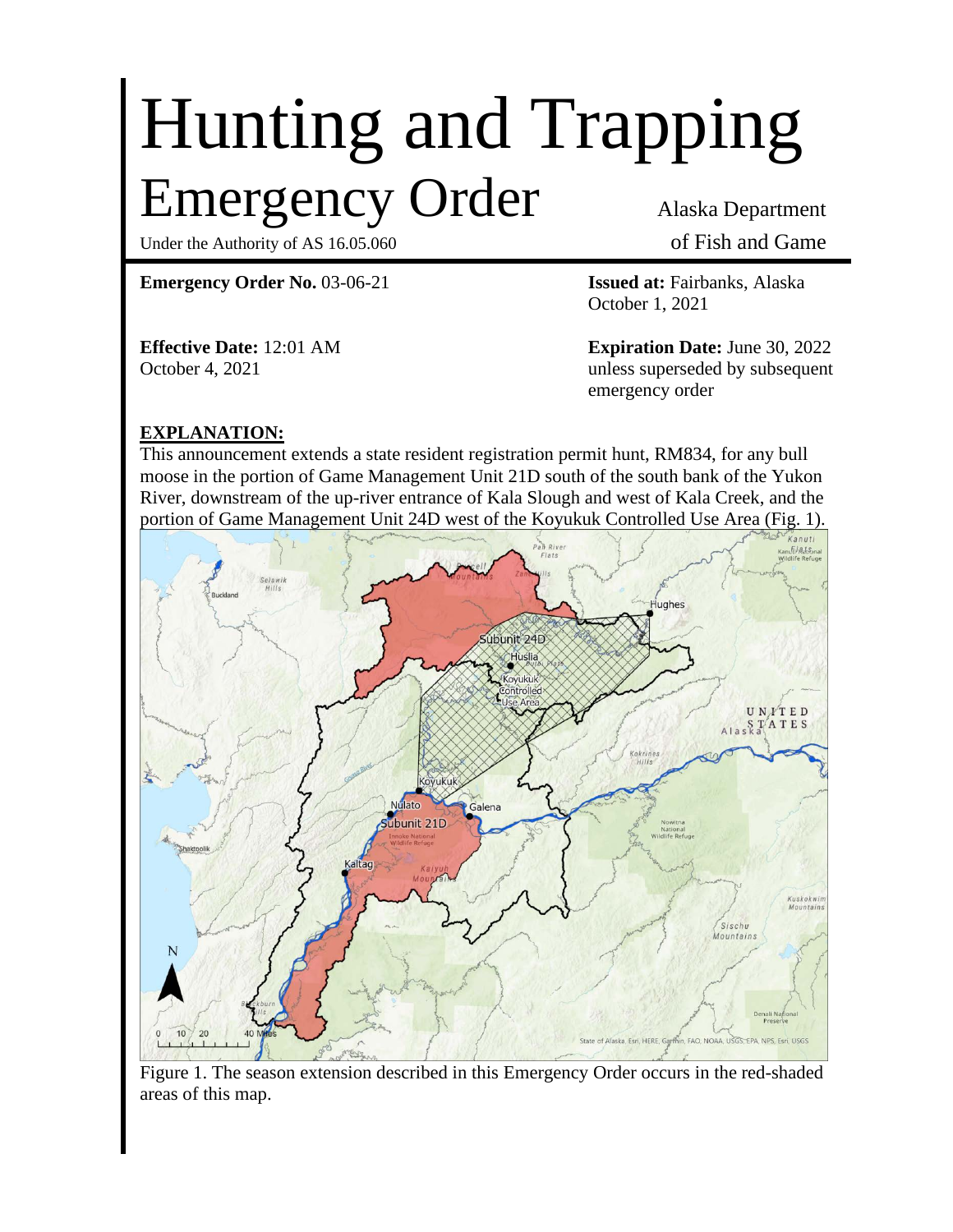### **REGULATION:**

Therefore, the following regulations in **5AAC 85.045(a)(19)(22), HUNTING SEASONS AND BAG LIMITS FOR MOOSE**, are superseded by this emergency order, and the following provisions are in effect for hunting moose in Units 21D and 24D:

|                             | <b>Resident</b>        |                    |
|-----------------------------|------------------------|--------------------|
|                             | <b>Open Season</b>     |                    |
|                             | (Subsistence and       | <b>Nonresident</b> |
| <b>Units and Bag Limits</b> | <b>General Hunts</b> ) | <b>Open Season</b> |

(19)

…

Unit 21(D), that portion south of the South bank of the Yukon River, downstream of the up-river entrance of Kala Slough and west of Kala Creek

#### RESIDENT HUNTERS:

1 bull, by registration permit only Oct. 4–Oct. 8

(22)

…

…

Unit 24(D), that portion west of the Koyukuk Controlled Use Area

RESIDENT HUNTERS:

1 bull, by registration permit only Oct. 4–Oct. 8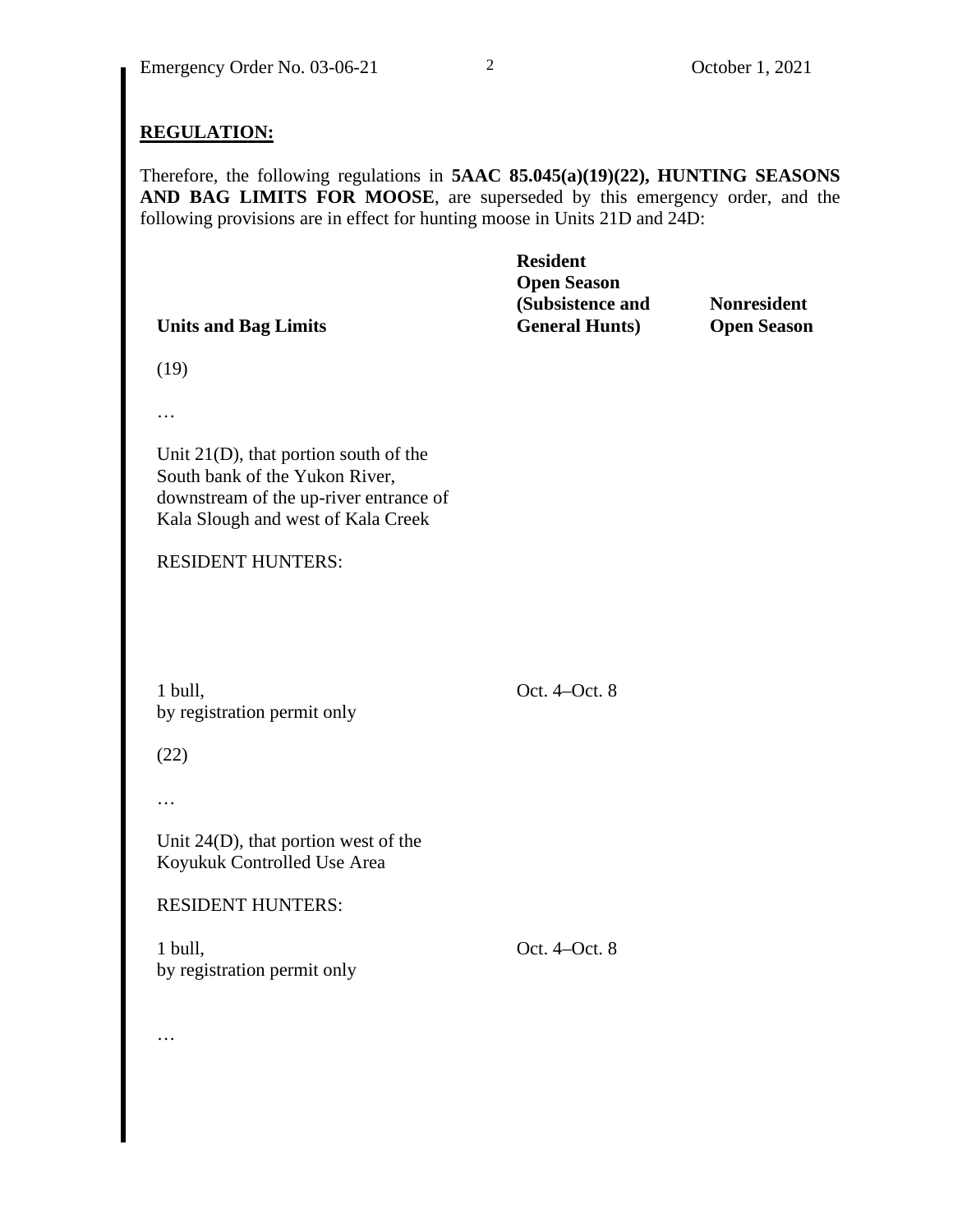All other moose hunting regulations in Unit 21D and Unit 24D remain unchanged and are not affected by this emergency order.

# **JUSTIFICATION:**

Due to the impact of summer fishing closures on residents of the middle Yukon River and lower Koyukuk River communities, additional opportunities for moose harvest were identified that could compensate for those temporary food shortages. The moose populations in these areas have a harvestable surplus of bulls that can accommodate the low level of harvest that is anticipated. Preliminary reporting indicates many residents have already harvested a moose this fall, so harvest is expected to be low during this 5-day extension.

Hunters who have already harvested a moose during this regulatory year (after July 1, 2021) are not eligible to participate in this hunt. Successful hunters, unsuccessful hunters or hunters that did not hunt, are required to report by October 22, 2021.

Eligible hunters must use the RM834 Subsistence Registration Permit they were issued during the fall hunt, or permits are available at local vendors, ADFG offices in Galena and Fairbanks, or online. Hunters must follow the RM834 hunt conditions.

> Doug Vincent-Lang Commissioner

By delegation to: $\mathcal{A}\ell$ 

Glenn Stout Wildlife Biologist

# **DISTRIBUTION:**

The distribution of the Emergency Order is to the following list. Copies are available from the Department of Fish and Game office in Fairbanks.

- 1. Lt. Governor
- 2. Commissioner, ADF&G
- 3. Assistant Attorney General
- 4. Division of Wildlife Conservation
	- a. Director
	- b. Deputy Director
	- c. Regional Supervisors
	- d. Regulations Coordination Team
	- e. Area Offices, Statewide
- f. Information Management
- g. Wildlife Information Centers
- h. Web Master HQ
- 5. State/Federal Regulations Coordinator
	- a. Anchorage
	- b. Anchorage (Federal)
- 6. Division of Subsistence
	- a. Fairbanks
	- b. HQ